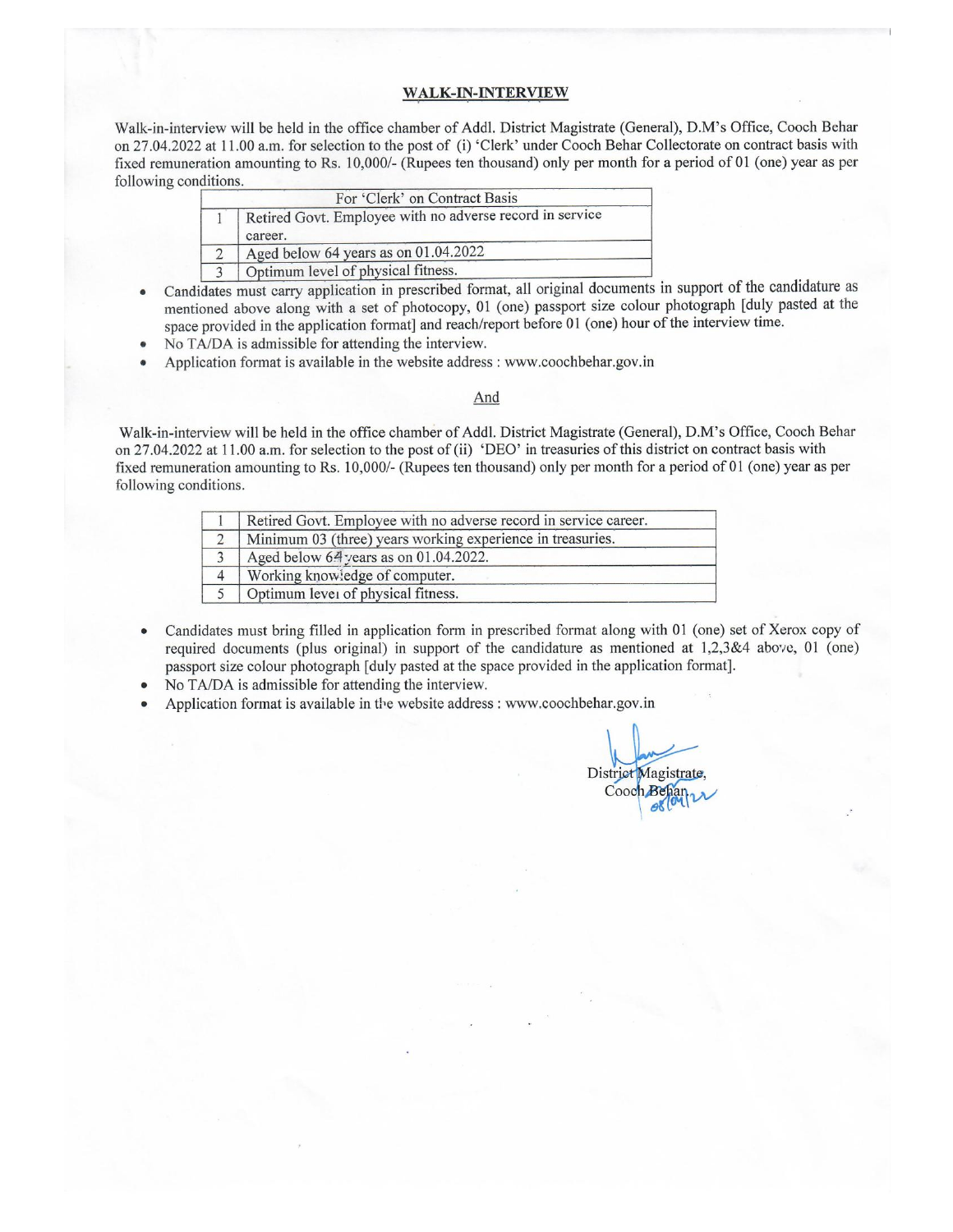### GOVERNMENT OF WEST BENGAL OFFICE OF THE DISTRICT MAGISTRATE : COOCH BEHAR (ESTABLISHMENT SECTION)

Memo No.: G/ 813 (36) 11-260

Dated:  $11/04/2022$ 

Copy forwarded for information and wide publicity to:

- 1-5. The Sub-divisional Officer, Sadar, Cooch Behar/ Dinhata/ Tufanganj/ Mathabhanga/ Mekhliganj.
- 6-17. The Block Development Officer, Cooch Behar-I/Cooch Behar-II/Tufanganj-I/Tufanganj-II /Dinhata-I/ Dinhata-II/Sitai/Mathabhanga-I/ Mathabhanga-II/ Sitalkuchi / Mekliganj/ Haldibari.
- 18-23. The Treasury Officer, Cooch Behar-I/Cooch Behar-II/ Dinhata/ Tufanganj/ Mathabhanga/ Mekhliganj.
	- 24. The District Informatics Officer, NIC, Cooch Behar with request to upload the above advertisement and prescribed application formats (enclosed) to the website (www.coochbehar.gov.in).
	- 25. The Nezarath Deputy Collector, Cooch Behar for information and taking necessary action.

26-36. The

Spare copy for Office Notice Board / CA to D.M. / ADM(G) / ADM(D).

For District Magistrate, Cooch Behar.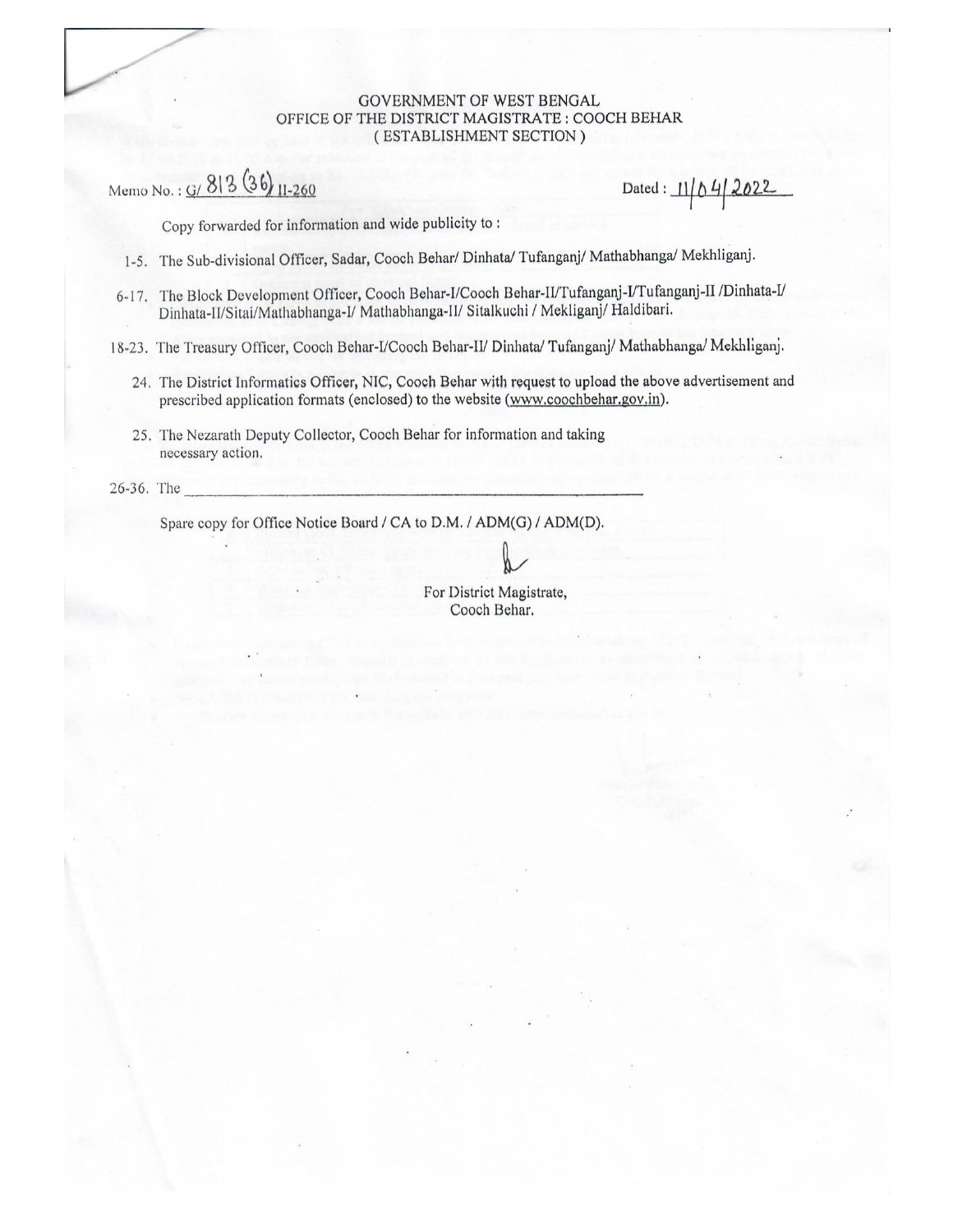# **APPLICATION FORMAT**

### **(for the post of 'Clerk' on contract basis under Cooch Behar Collectorate)**

### **POST APPLIED FOR : CLERK**

Affix Passport size recent colour Photograph and sign across

| 1              | Name (in capital letters)                                                                                           |           |              |               |      |
|----------------|---------------------------------------------------------------------------------------------------------------------|-----------|--------------|---------------|------|
| $\overline{2}$ | Father's Name                                                                                                       |           |              |               |      |
| $\overline{3}$ | Address for communication with PIN                                                                                  |           |              |               |      |
| $\overline{4}$ | Permanent address with PIN                                                                                          |           |              |               |      |
| 5              | Contact No.                                                                                                         |           |              |               |      |
| 6              | Date of Birth                                                                                                       |           |              |               |      |
| 7              | Age as on 01.04.2022                                                                                                |           | Years $\_\_$ | Months $\_\_$ | Days |
| 8              | <b>Working Experience</b>                                                                                           |           |              |               |      |
| 9              | Extent of Computer Knowledge,<br>if any                                                                             |           |              |               |      |
| 10A            | PPO No. / Certificate from the last<br>DDO (Copy to be submitted)                                                   |           |              |               |      |
| 10B            | Integrity Certificate from last Head of<br>Office / DDO (Copy to be submitted)                                      |           |              | Yes / No      |      |
| 11             | Please give 2(two) options for place of<br>posting (name of the Sub-division /<br>Block / Other Place), if selected | i.<br>ii. |              |               |      |

Date :

Signature of the Candidate in full

 $\frac{1}{\sqrt{2}}$  ,  $\frac{1}{\sqrt{2}}$  ,  $\frac{1}{\sqrt{2}}$  ,  $\frac{1}{\sqrt{2}}$  ,  $\frac{1}{\sqrt{2}}$  ,  $\frac{1}{\sqrt{2}}$  ,  $\frac{1}{\sqrt{2}}$  ,  $\frac{1}{\sqrt{2}}$  ,  $\frac{1}{\sqrt{2}}$  ,  $\frac{1}{\sqrt{2}}$  ,  $\frac{1}{\sqrt{2}}$  ,  $\frac{1}{\sqrt{2}}$  ,  $\frac{1}{\sqrt{2}}$  ,  $\frac{1}{\sqrt{2}}$  ,  $\frac{1}{\sqrt{2}}$